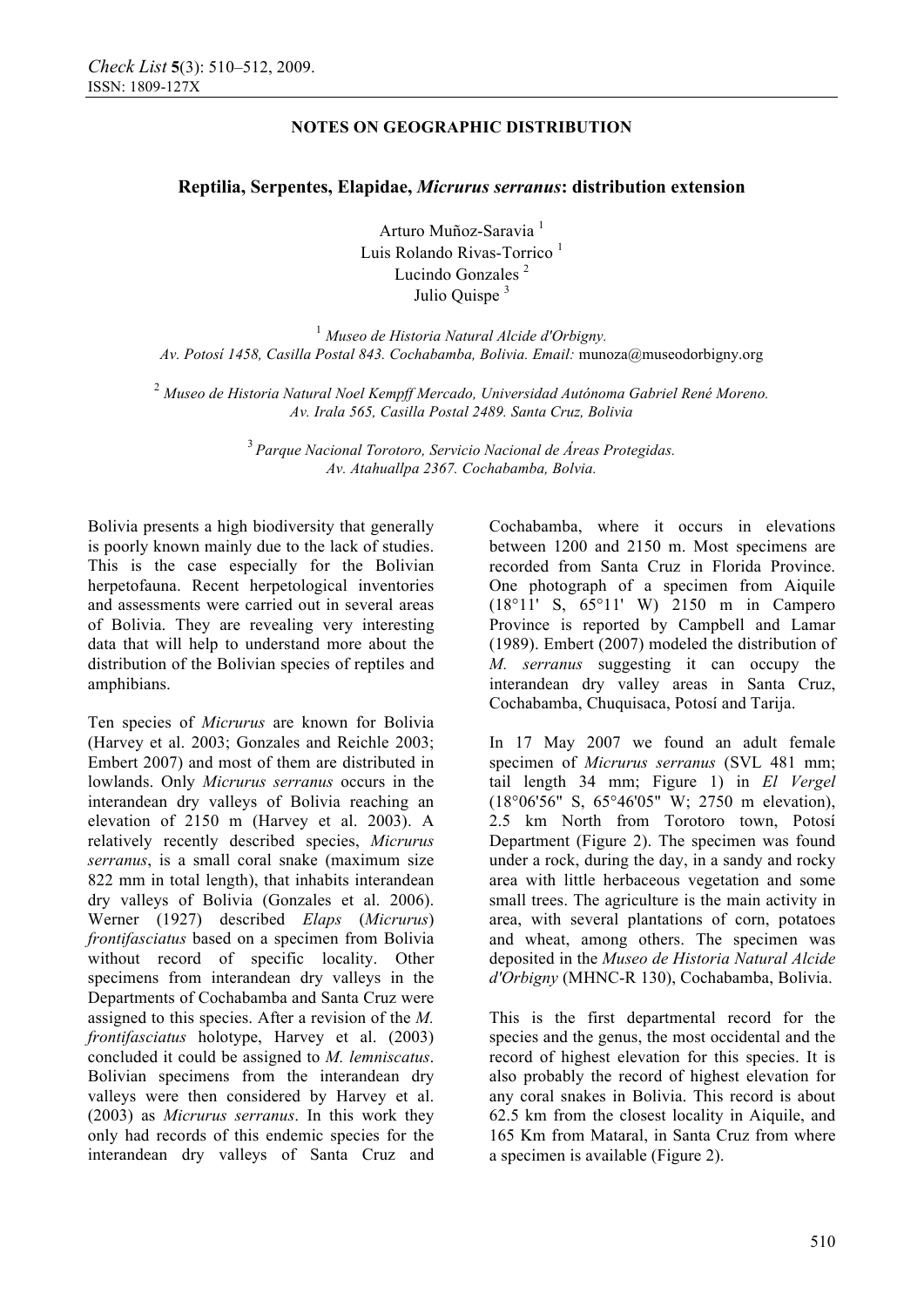# **NOTES ON GEOGRAPHIC DISTRIBUTION**



**Figure 1**. Specimen of *Micrurus serranus* (MHNC-R 130) from *El Vergel Parque Nacional Torotoro*, Potosí, Bolivia.



**Figure 2**. Distribution of *Micrurus serranus*: specimens from Santa Cruz Department (circles); photographed specimen from Cochabamba (square); and the new record from Potosí (triangle).

**————————————————**